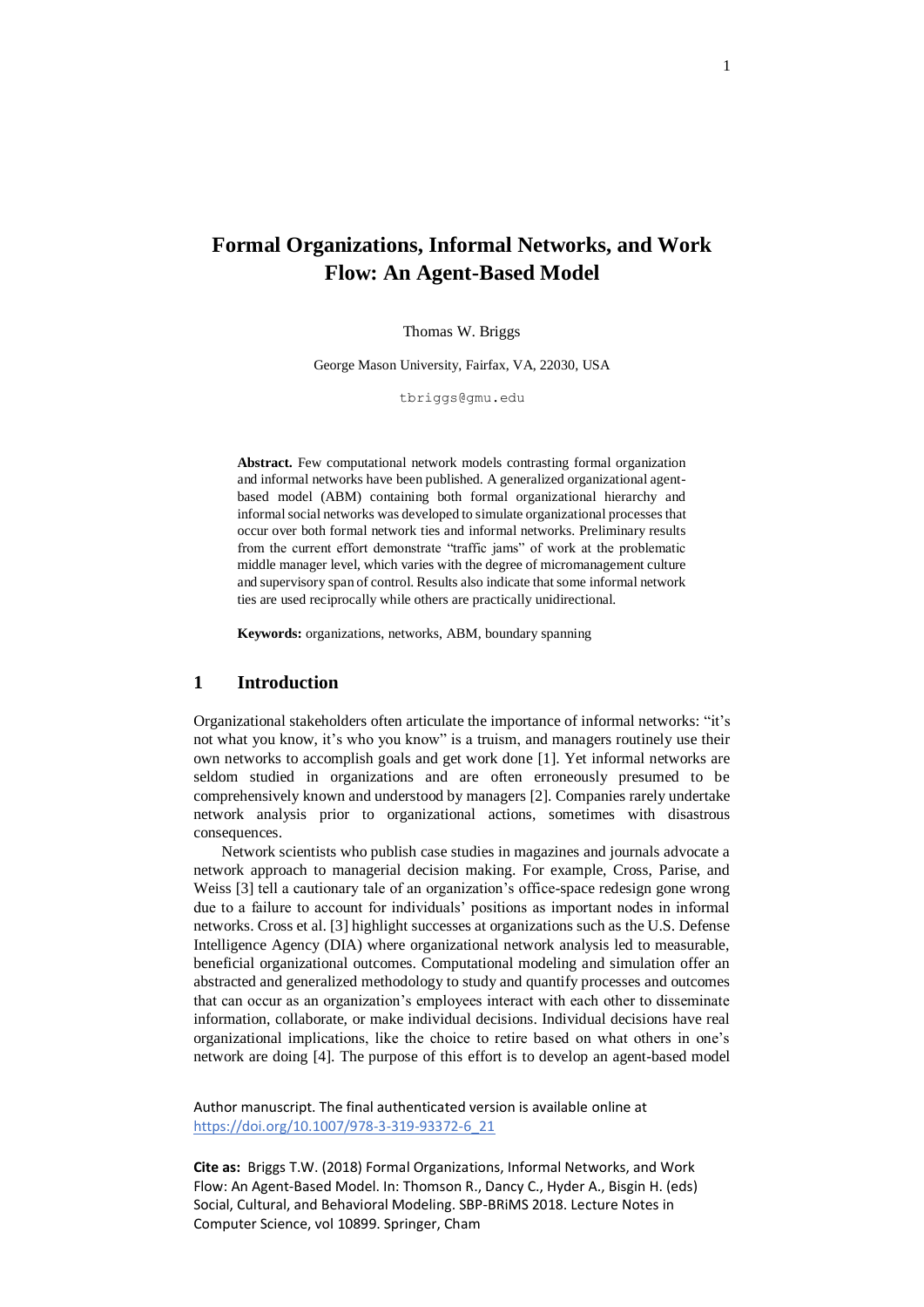(ABM) to simulate work and information flow over both formal, hierarchical networks and informal networks that cross formal organizational boundaries.

Early network studies of organizations include the frequently-cited Allen and Cohen [5] study of information flow in research and development laboratories, which compared formal organizations and informal networks, and concluded that workrelated technical communication resulted from both social relations (i.e., informal networks) and work structure (i.e., formal organization). The authors also observed differences in communication by status (i.e., individuals with PhDs and without PhDs) and differences related to individuals' position in the network as "sociometric stars," which afforded them the opportunity to serve as gatekeepers of information [5].

Katz and Tushman [6], also studying R&D laboratories, found differing patterns of information flow based on whether a project was focused on research, development, or service, with research projects generating significantly more intraproject and R&D laboratory communication, while service projects generated significantly more intraorganizational communication throughout the organization. As in [5], the authors also found a specialized role for certain individuals—boundary spanners—who served as informational interfaces between internal organizational stakeholders and external stakeholders such as customers/suppliers, other professionals, and consultants [6].

Social network field studies of organizations and the people in them present specific research methodology challenges [7] and executives may be reticent to release information on the internal workings of their organizations since doing so could potentially give competitors an upper hand or put the organization at legal risk. Perhaps the most well-known social network dataset in recent years that details information flow in an actual organization is the public release of the emails of 158 employees of the Enron Corporation in 2002 following the federal inquiries after Enron's demise. Diesner, Frantz, and Carley [8], in a study using the Enron email data, praise the email corpus as being, "alluring and of particular interest with much academic value…a rare, authentic glimpse into the social network of an actual business organization" (p. 202). The authors enhanced the Enron email dataset by adding previously unknown names and producing much higher rates of email-to-individual mapping before they extracted social network data. In addition to enhancing the dataset, the authors found that the flow of information between employees diversified with respect to formal roles as the Enron crisis intensified, previously disconnected employees began communicating, and formal chains of communication were bypassed [8].

#### **2 Computational Network Models of Organizations**

A few scholars have modeled information flow in organizations using formal, mathematical models and agent-based models. Ben-Arieh and Pollatscheck [9] developed a model using dynamic programming linking hierarchical organizational productivity to information processing, finding that "information overload" caused declines not just in individual productivity, but also in overall organizational productivity. By running sensitivity analyses to optimize the parameters of information compression and information expansion across three hierarchical organization types—

Author manuscript. The final authenticated version is available online at [https://doi.org/10.1007/978-3-319-93372-6\\_21](https://doi.org/10.1007/978-3-319-93372-6_21)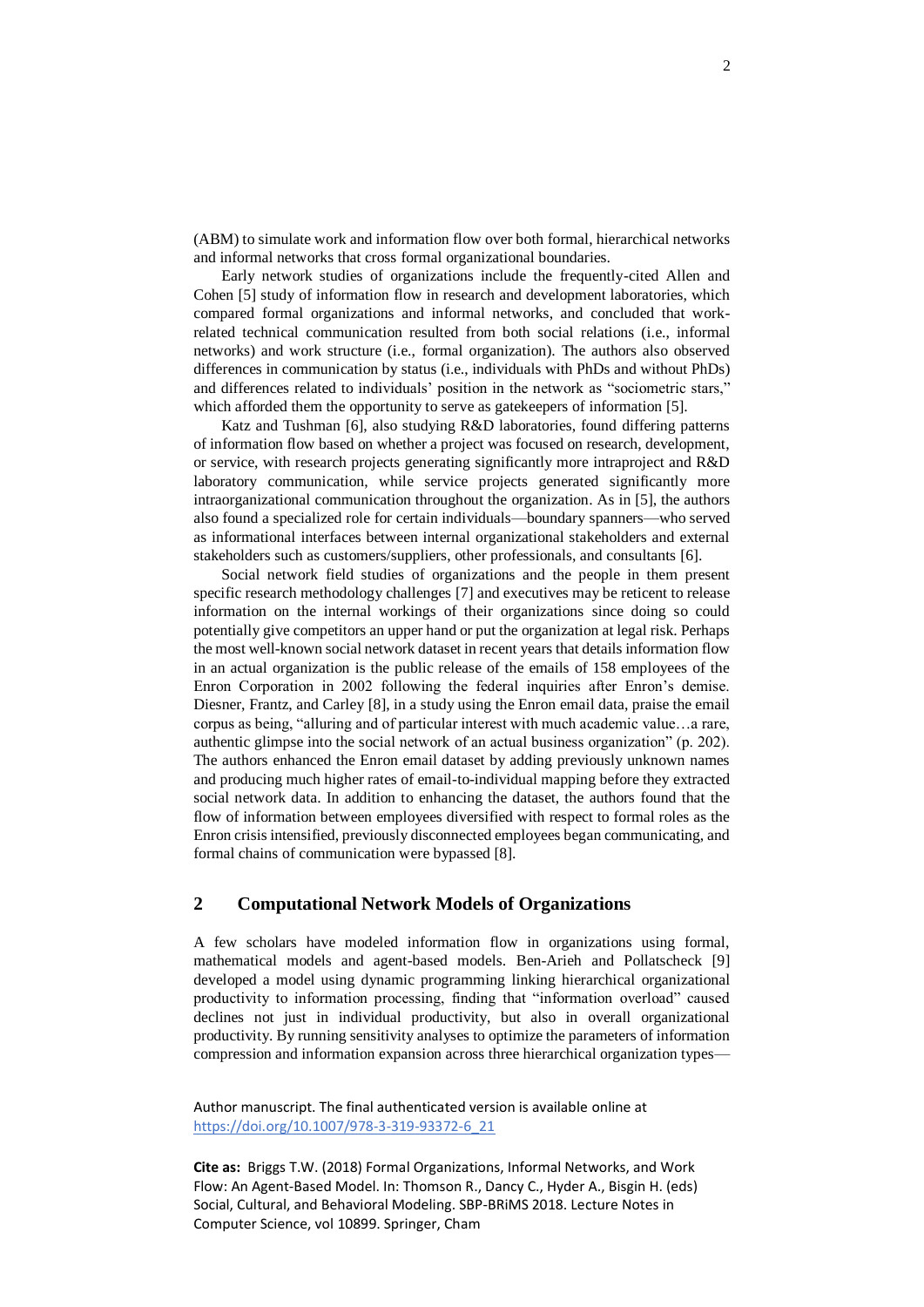homogenous, semi-homogeneous, and non-homogeneous—they concluded that the higher the cost of information processing, the lower the amount of information should flow [9]. To validate the model, a pilot study was conducted in a real-world "hightechnology communication company" which tracked information flow between levels, finding that information mostly flowed downward with only 28% of information flowing upward from middle management to the top. The authors noted interest in their model from the military intelligence community as an additional indication of validity, classifying that community solidly as an organization with homogeneous information flow [9].

Using agent-based modeling and dynamic network analysis, Lin and DeSouza [10] took a different approach to exploring information transfer in organizations; essentially, a "bottom-up" approach in which agents formed ties based on individual utility maximization, leading to the emergence of informal social networks. Highly knowledgeable individuals had a tendency to have fewer network connections, possibly due to the high cost of being a constant source of information to others [10]. High knowledge diversity in an organization led to good reachability in the informal networks that emerged, and when knowledge is diverse or becomes obsolete fast, interpersonal, relationship-based knowledge transfer is less effective at improving the average knowledge level in the organization [10].

Tsvetovat and Carley [11] constructed a multi-agent, network model of organizations—in this case, covert networks representing terrorist cells—on the premise that complex socio-technical systems like organizations can be modeled only by combining social networks and cognitively-plausible agents acting independently. The agents are bounded in their rationality and their information about the world is limited by their ability to perceive. More simply, an individual agent only knows what it knows from its own small corner of the world: it knows only the other agents in its ego network, and knows only about assigned tasks and resources, though it will attempt to form beliefs about other agents and what they know. Communication occurs as a function of social proximity, homophily, and need, and agents exchange knowledge and learn about other agents to execute complex tasks that require coordination and delegation between agents [11]. To prove the viability of the approach, a terrorist cell network was generated from known, empirical network statistics and a corresponding anti-terrorist team was tasked with discovering and then exploiting knowledge about the terrorist agent activities in order to successfully disrupt the network [11].

These network studies of organizations have demonstrated the important role of informal networks and the particular importance of boundary spanners who connect different teams or parts of the organization though they have no direct linkage in the formal, organizational hierarchy. Few computational network models contrasting formal organization and informal networks have been attempted, and those that have are often calibrated to a particular case study (e.g., Enron). A generalized computational organization model containing both formal organization hierarchy and informal social networks, including boundary spanning, is needed to simulate organizational processes that can happen over both formal network ties or informal networks, permitting the precise quantitative measure of when each (simulated) network tie is used.

Author manuscript. The final authenticated version is available online at [https://doi.org/10.1007/978-3-319-93372-6\\_21](https://doi.org/10.1007/978-3-319-93372-6_21)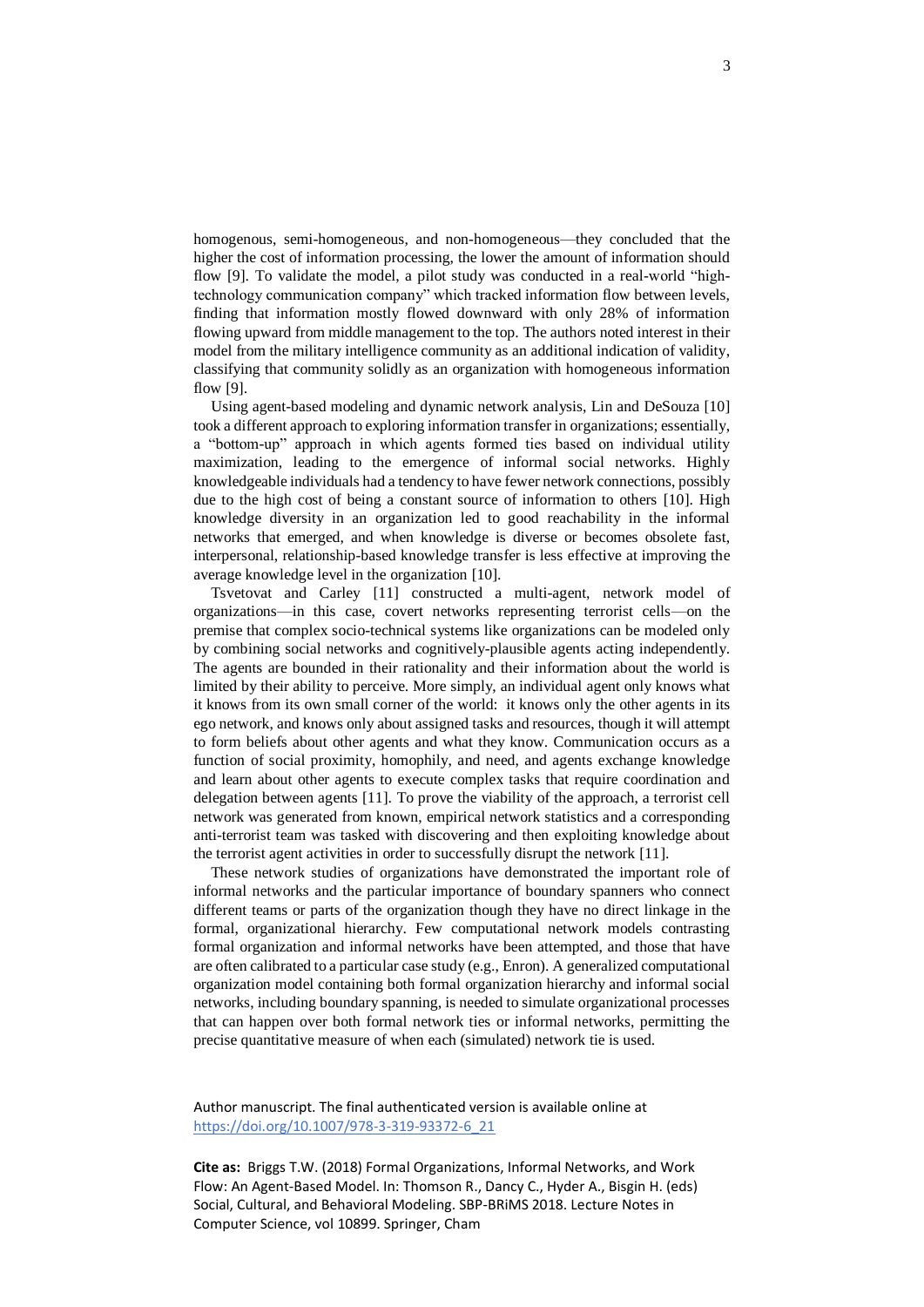## **3 Methods**

Developed in NetLogo [12], a simulated organization is populated with employee agents at multiple levels (e.g., CEO, managers, workers) and at each time step agents carry out work tasks that require them to interact with other agents to receive and complete projects, similar in spirit to the manner in which Tsvetovat and Carley's [11] agents used their ego networks to gain access to needed knowledge.

The simulation of informal networks in the current study uses a simple Erdős–Rényi random network mechanism [13][14], where each pair of nodes is connected with some probability P (typically set at 0.01). While alternative network mechanisms (e.g., Watts-Strogatz small world) may better represent the nonrandom nature of informal organizational networks, the goal of this simulation was to examine a network topology that contains both formal, hierarchical links, along with some number of informal network links such that agents are connected by more network ties than just those shown on the organization chart. With the existence of the informal network, employees can leverage informal ties to reach across organizational boundaries to complete their work.

Outcome measures of interest included task performance (i.e., completion, efficiency) and measures of information flow and work movement. The percentage of information flow occurring through the links that define the formal organization is also compared with the percentage flowing through informal network links. If work gets "stuck" in the hierarchy, for example, can agents work around the blockage?

Calibration data were sourced from [9] and Table 1 lists the model parameters and sample values used in this simulation. Empirical data like the [9] pilot study on the amount of information sent and received by organizational level permits one to adjust the "bottleneck" parameter B such that some agents' workloads—for example, those of middle managers—might become overloaded as the model runs, creating further delays in the transmission of work or information to subordinates and preventing work from flowing back up through those middle managers. Acknowledging the fact that a disproportionate amount of information flows downward and horizontally, as opposed to upward, the upward transmission constraint *U* determines the likelihood/possibility that an agent can go "over the head" of a middle manager to the next level up.

| Parameter | Description                                   | Sample Values |
|-----------|-----------------------------------------------|---------------|
|           | Supervisory span of control                   | 5, 10         |
|           | Probability of rewiring (informal network)    | 0.01, 0.03    |
|           | Bottleneck ( <i>i.e.</i> , micromanagement)   | 0.1, 0.5      |
|           | Upward constraint on information transmission | 0.90, 0.99    |

**Table 1.** Parameters for org networks agent-based model.

Author manuscript. The final authenticated version is available online at [https://doi.org/10.1007/978-3-319-93372-6\\_21](https://doi.org/10.1007/978-3-319-93372-6_21)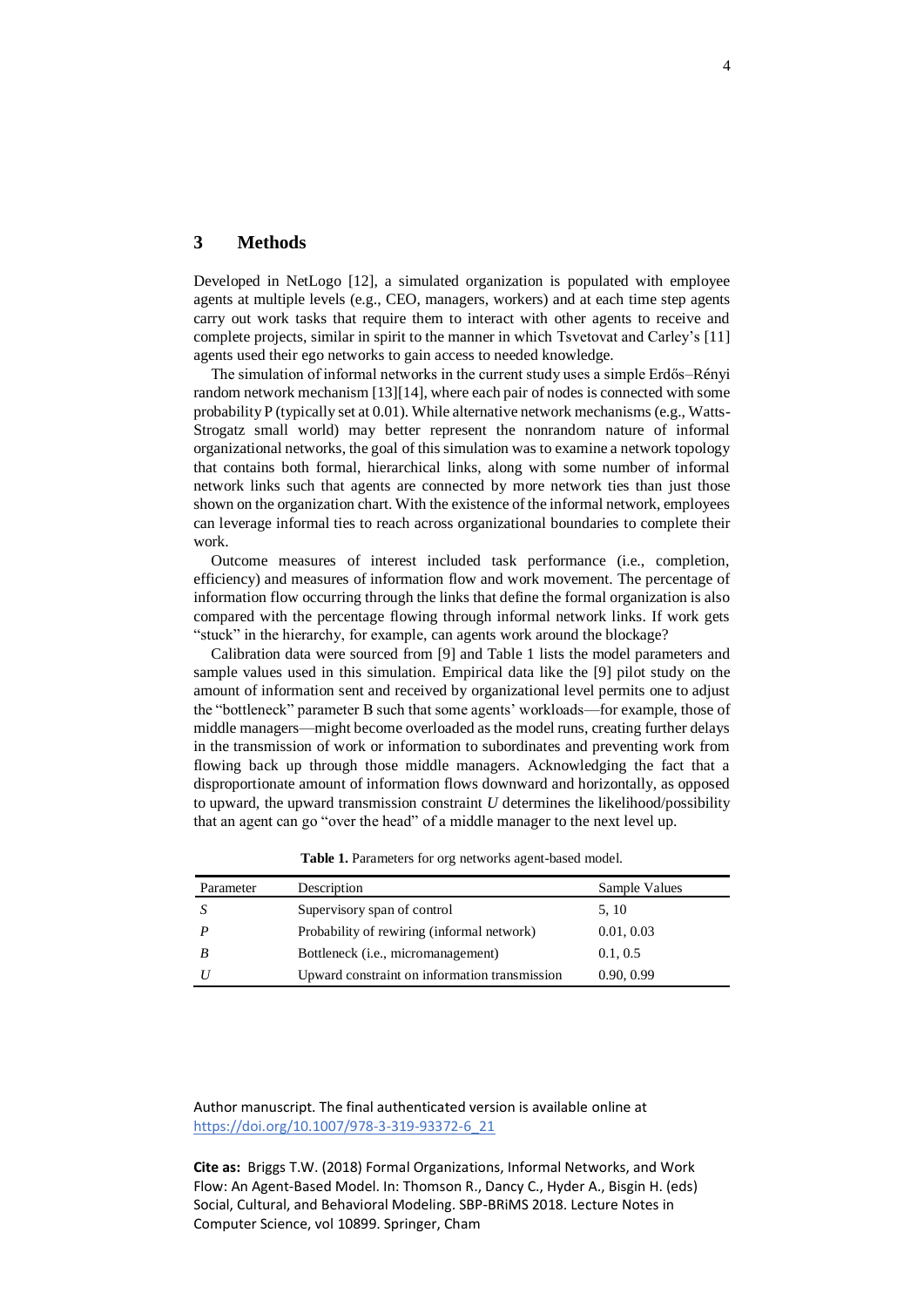## **4 Results**

Several hundred model runs were conducted to compare conditions – notably, the presence or absence of the informal network. The primary finding is the strong effect of the bottleneck parameter on organizational efficiency. The Bottleneck parameter (i.e., time managers spend on work as it transits down and up) interacts with span of control: with high bottleneck and high span of control, managers simply have too much work to do and tasks essentially get stuck at the manager, decreasing the efficiency with which employees receive new work. Work completed by employees is also approved more slowly. When middle managers are overwhelmed, employees more frequently utilize the option to "skip" their manager and go directly to the CEO, if allowed. However, when the bottleneck parameter is low and the organization is efficient – even with a moderately high span of control of  $10$  – employees rarely skipped their manager.

Efficiency, a metric calculated as the ratio of work units to units of time expended, was not improved by the addition of the informal network, though this is likely an artifact of the model's current implementation. Currently, the CEO has perfect information on the entire organization's workload and continues assigning work to maintain the workforce utilization level. In reality, the CEO's imperfect information would decrease efficiency, and this modification is planned for future model development.



**Fig. 1.** Org Network Model. S=5, P=0.03, B=0.1, U=0.99 after 11 simulated years

Qualitative findings were explored using real-time model visualization. Figure 1 displays the GUI of the model showing a single model run after 11 (simulated) years, displaying use of informal network ties (yellow) to pass work. In Figure 1, the worker near the 8 o'clock position has passed many jobs to a friend at the 10 o'clock position, but the cluster's triangular shape indicates that the 10 o'clock agent has not made the same use of the informal network tie. However, the 10 o'clock agent has an informal

Author manuscript. The final authenticated version is available online at [https://doi.org/10.1007/978-3-319-93372-6\\_21](https://doi.org/10.1007/978-3-319-93372-6_21)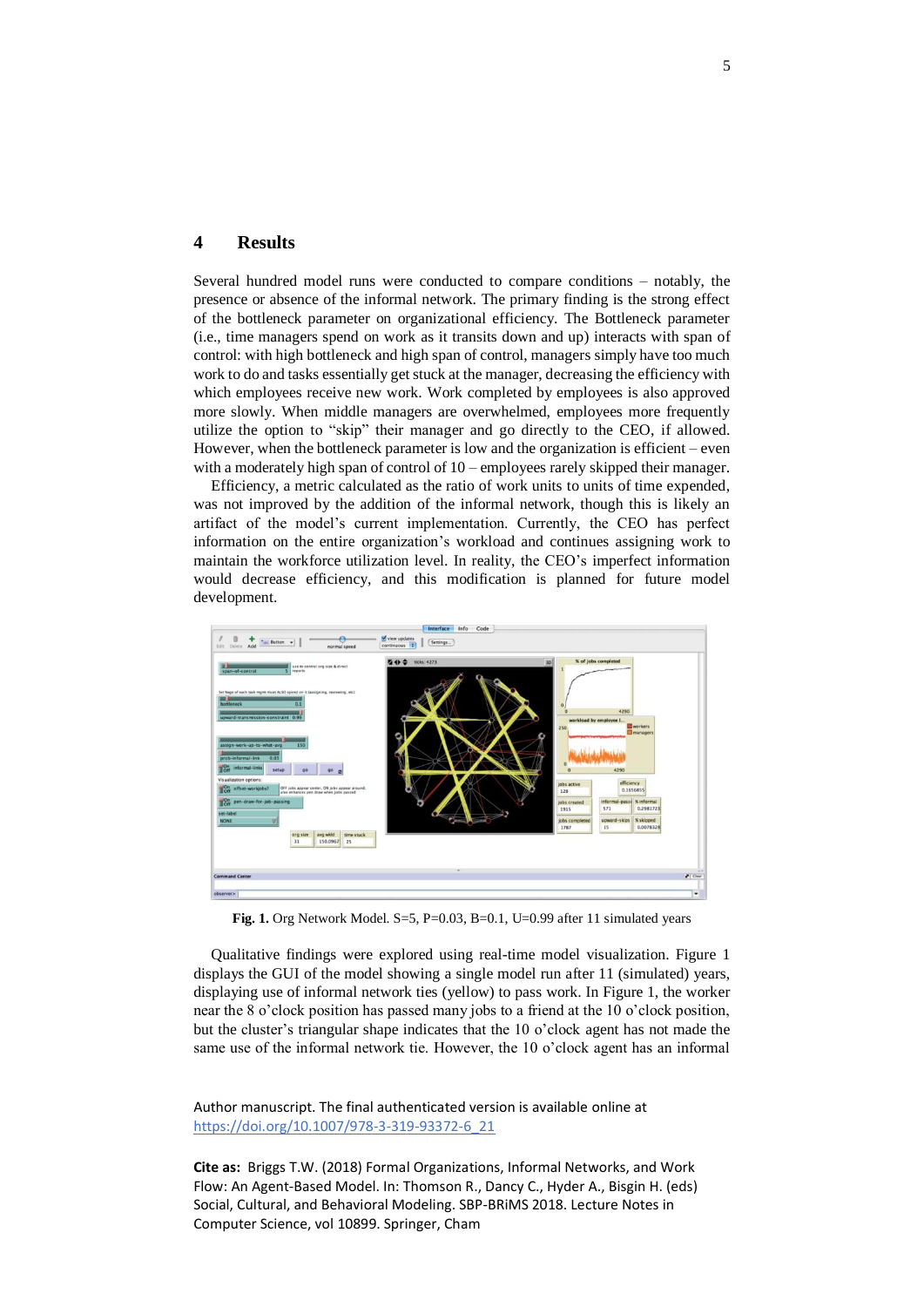connection to the manager of the team in the northeast quadrant and has apparent passed a substantial number of jobs to that manager to then be funneled to the CEO.

## **5 Conclusions and Discussion**

The primary goal of the current effort was to generate an organizational network topology that considers both formal organization (hierarchy) and the informal networks that emerge in work organizations and to explore work flow over these co-occurring networks. A second goal was to lay the groundwork for future modelers to simulate "organizational life" on co-occurring networks. Such models permit studying how the process of information flow is affected by network characteristics as individuals participate in groups and in the larger organization.

Preliminary results from the current effort demonstrate "traffic jams" of work at the problematic middle manager level. When this occurs, employees end up with very little work to do because their manager is too busy processing work coming from both directions (up and down) to assign new tasks. This result depends greatly on the organization's "bottleneck" parameter. However, if employees are appropriately empowered, middle managers spend minimal time preprocessing or post-processing work. In a more risk-averse organization, middle managers spend substantial time micromanaging the work, decreasing efficiency and increasing employees' need to use their informal networks just to get their jobs done. Observing the visual path and frequency at which work projects travel over the informal network illustrates that network ties are not always utilized reciprocally – the network tie can appear to be almost unidirectional, though it's unlikely such a one-sided exchange would occur in real organizational life.

*Limitations*. Deliberate choices kept the model parsimonious. Agents did not differ in performance, which does not accurately represent the true distribution of performance. Introducing variability in performance may alter the dynamics of the entire organization; doing good work often begets more work, so if a given team happened to be "high performing," perhaps that team might serve as a conduit to pick up the backlog from lower-performing teams. The truly dynamic nature of organizational composition was not represented in the current model, but future work could simulate organizational growth, turnover, and personnel movement. An annual growth or contraction parameter, *G*, could control the addition of new agents/nodes or the replacement rate of agents who turn over. Networks should also be treated and implemented as dynamic [15].

Many questions remain and new questions have been raised in the current effort. What degree of connectivity, for example, is enough or is ideal to enable employees to work around middle-management bottlenecks or vacant managers, but not so much that the cost of maintaining network ties exceeds the value to be gained? What is an optimal network architecture to balance complexity with efficiency and performance [16]?

The current study demonstrates that a relatively simple ABM can be employed by researchers to simulate organizational life and to explore the use of various network connections that bridge or span network groups. The model can precisely quantify

Author manuscript. The final authenticated version is available online at [https://doi.org/10.1007/978-3-319-93372-6\\_21](https://doi.org/10.1007/978-3-319-93372-6_21)